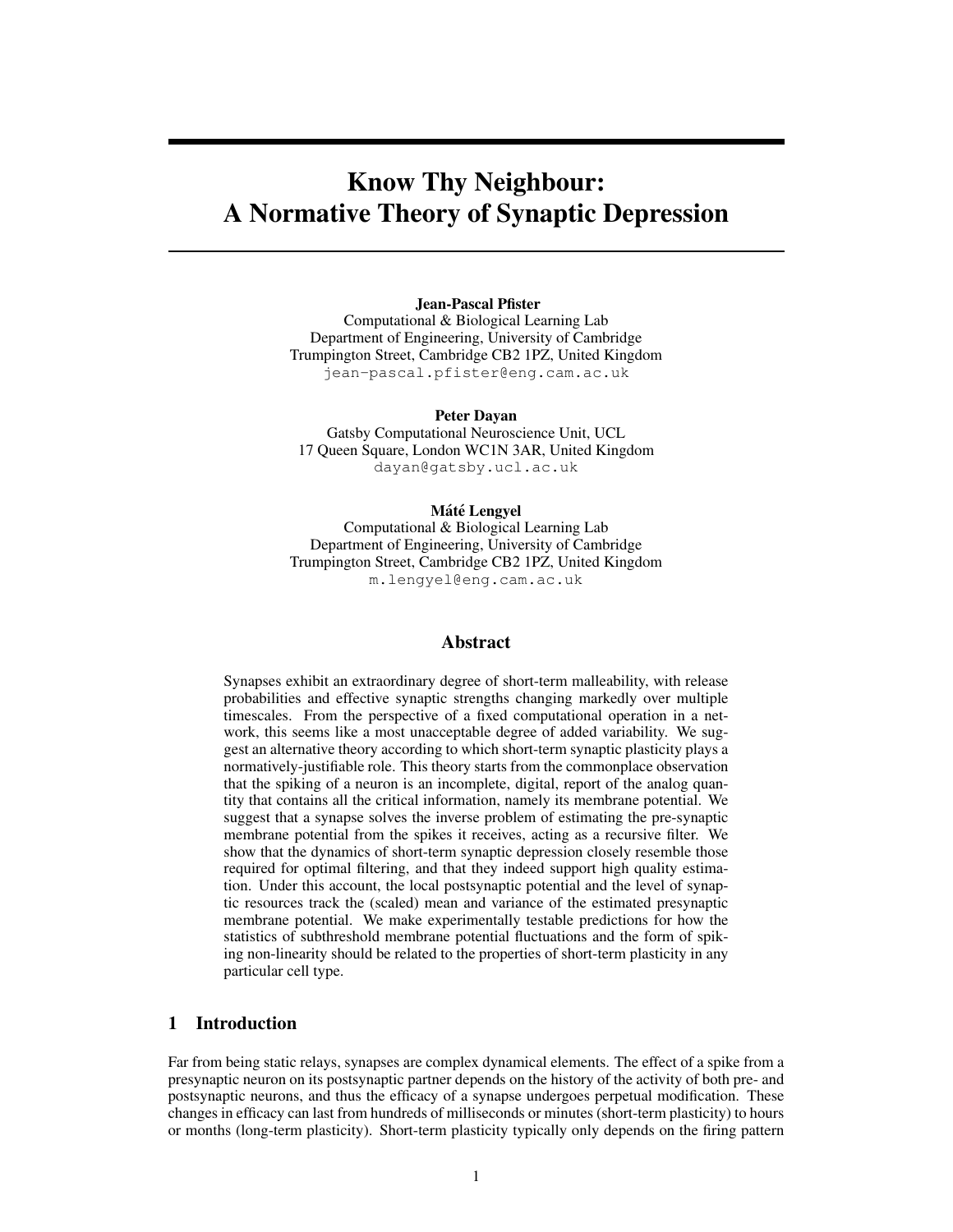of the presynaptic cell [1]; short term depression gradually diminishes the postsynaptic effects of presynaptic spikes that arrive in quick succession (Fig. 1A). Given the prominence and ubiquity of synaptic depression in cortical (and subcortical) synapses [2], it is pressing to identify its computational role(s).

There have thus been various important suggestions for the functional significance of synaptic depression, including – just to name a few – low-pass filtering of inputs [3], rendering postsynaptic responses insensitive to the absolute intensity of presynaptic activity [4, 5], and decorrelating input spike sequences [6]. However, important though they must be for select neural systems, these suggestions have a piecemeal flavor – for instance, chaining together stages of low-pass filtering would lead to trivial responding.

Here, we propose a theory according which synaptic depression solves a computational problem that is faced by any neural population in which neurons represent and compute with analog quantities, but communicate with discrete spikes. For convenience, we assume this analog quantity to be the membrane potential, but, via a non-linear transformation [7], it could equally well be an analog firing rate. That is, we assume that network computations require the evolution of the membrane potential of a neuron to be a function of the membrane potentials of its presynaptic partners. However, such a neuron does not have (at least not directly, see [8] for an example of indirect interaction) access to these membrane potentials, but rather only to the spikes to which they lead, and so it faces a key estimation problem.

Thus, much as in the vein of standard textbook presentations, the operation of a neuron can be logically broken down into three concurrent processes, each running in its dedicated functional compartment: 1) the neuron's afferent synapses (e.g. spines) estimate the membrane potential of its presynaptic partners, scaled according to the rules of the network computation; 2) the neuron's somadendritic compartment follows the membrane potential-dependent dynamics and post-synaptic integration also determined by the computation; and 3) its axon generates action potentials that are broadcasted to its efferent synapses (and possibly back to the other compartments, eg. for long-term plasticity). It is in the indispensable first estimation step that we suggest synaptic depression to be involved.

In Section 2 we formalise the problem of estimating presynaptic membrane potentials as an instance of Bayesian inference, and derive an online recursive estimator for it. Given suitable assumptions about presynaptic membrane potential dynamics and spike generation, this optimal estimator can be written in closed form exactly [9, 10]. In Section 3, we introduce a canonical model of postsynaptic membrane potential and synaptic depression dynamics, and show how it relates to the optimal estimator derived earlier. In Section 4, we present results from numerical simulations showing the quality with which synaptic depression can approximate the performance of the optimal estimator, and how much is gained relative to a static synapse without synaptic depression. Finally, in Section 5, we sum up, suggest experimentally testable predictions, and discuss possible extensions of this work, eg. to incorporate other forms of short-term synaptic plasticity.

# 2 Bayesian estimation of presynaptic membrane potentials

The Bayesian estimation problem that needs to be solved by a synapse involves inferring the posterior distribution  $p(u_t|s_{1..t})$  over the presynaptic membrane potential  $u_t$  at time step t (for discretized time), given the spikes seen from the presynaptic cell up to that time step,  $s_{1..t}$ . We first define a statistical (generative) model of presynaptic membrane potential fluctuations and spiking, and then derive the estimator that is appropriate for it.

The generative model involves two simplifying assumptions (Fig. 1B). First we assume that presynaptic membrane potential dynamics are Markovian

$$
p(u_t|u_{1..t-1}) = p(u_t|u_{t-1})
$$
\n(1)

In particular, we assume that the presynaptic membrane potential evolves as an Ornstein-Uhlenbeck (OU) process, given (again, in discretized time) by

$$
u_t = u_{t-1} - \theta (u_{t-1} - u_r) \Delta t + W_t \sqrt{\Delta t}, \qquad W_t \stackrel{\text{iid}}{\sim} \mathcal{N}(W_t; 0, \sigma_W^2)
$$
 (2)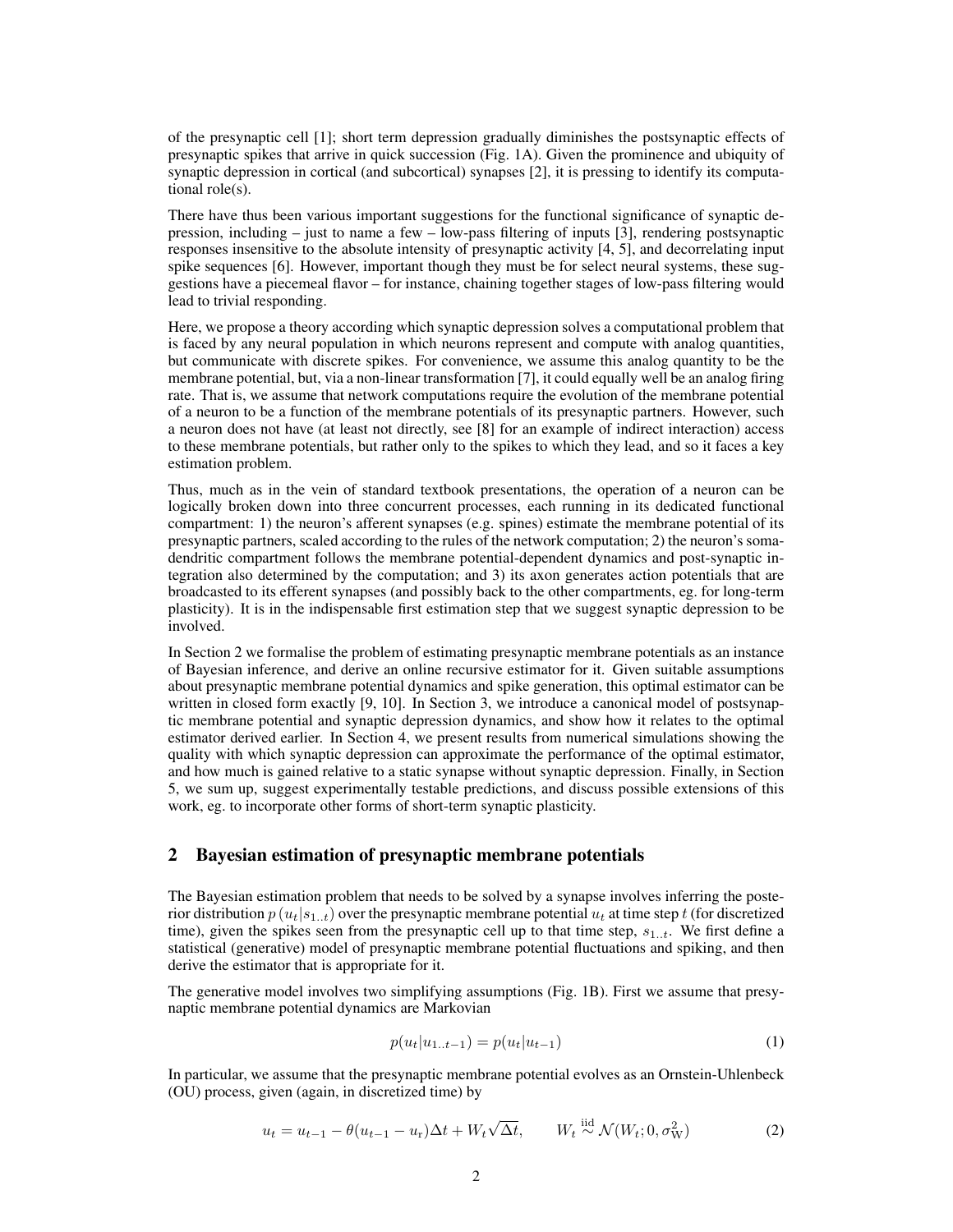

Figure 1: A. Synaptic depression: postsynaptic responses to a train of presynaptic action potentials (not shown) at  $40 \text{ Hz}$ . (Reproduced from [11], adapted from [12].) **B.** Graphical model of the process generating presynaptic subthreshold membrane potential fluctuations, u, and spikes, s. The membrane potential evolves according to a first-order Markov process, the Ornstein-Uhlenbeck (OU) process (Eqs. 1-2). The probability of generating a spike at time  $t$  ( $s_t = 1$ ) depends only on the current membrane potential,  $u_t$ , and is determined by a non-linear Poisson (NP) model (Eqs. 3-5). C. Sample membrane potential trace (*red line*) and spike timings (*vertical black dotted lines*) generated by the OU-NP process; with  $u_r = 0$  mV,  $\theta^{-1} = 100$  ms,  $\sigma_W^2 = 0.02$  mV<sup>2</sup>/ms  $\rightarrow$  $\sigma_{\text{OU}}^2 = 1 \,\text{mV}^2$ ,  $\beta^{-1} = 1 \,\text{mV}$ , and  $g_0 = 10 \,\text{Hz}$ .

where  $1/\theta$  is the time constant with which the membrane potential decays back to its resting value,  $u_r$ , and  $\Delta t$  is the size of the discretized time bins. Because both  $\theta$  and  $\sigma_W$  are assumed to be constant, the variance of the presynaptic membrane potential,  $\sigma_{\text{OU}}^2 = \sigma_{\text{W}}^2/2\theta$ , is stationary.

The second assumption is that spiking activity at any time only depends on the membrane potential at that time:

$$
p(s_t|u_{1..t}) = p(s_t|u_t)
$$
\n(3)

In particular, we assume that the spike generating mechanism is an inhomogeneous Poisson process (Fig. 1C). Thus, at time step t, the neuron emits a spike ( $s_t = 1$ ) with probability  $g(u_t)\Delta t$ , and therefore the spiking probability  $p(s_t|u_t)$  given the membrane potential can be written as:

$$
p(s_t|u_t) = [g(u_t)\Delta t]^{s_t} [1 - g(u)\Delta t]^{(1 - s_t)}
$$
\n(4)

We further assume that the transfer function,  $g(u)$ , is exponential<sup>1</sup>:

$$
g(u) = g_0 \exp(\beta u) \tag{5}
$$

where  $\beta$  determines the stochasticity of spiking. In the limit  $\beta \rightarrow \infty$  the spiking process is deterministic, i.e. if the membrane potential,  $u$ , is bigger than zero, the neuron emits a spike, and if  $u < 0$ , the neuron does not fire.

Estimating on-line the membrane potential of the presynaptic cell from its spiking history amounts to computing the posterior probability distribution,  $p(u_t|s_{1..t})$ . Since equations 1 and 3 define a hidden Markov model, the posterior can be written in a recursive form:

$$
p(u_t|s_{1..t}) \propto p(s_t|u_t) \int p(u_t|u_{t-1}) p(u_{t-1}|s_{1..t-1}) du_{t-1}
$$
\n(6)

That is, the posterior at time step t,  $p(u_t|s_{1..t})$ , can be computed by combining information from the current time step with the posterior obtained at the previous time step,  $p(u_{t-1}|s_{1..t-1})$ . Note that even though inference can be performed recursively, and the hidden dynamics is linear-Gaussian (Eq. 2), the (extended) Kalman filter cannot be used here for inference because the measurement does not involve additive Gaussian noise, but rather comes from the stochasticity of the spiking process (Eqs. 4-5).

<sup>1</sup>Note that the exponential gain function is a convenient choice since the product of a Gaussian and an exponential gives again an (unnormalised) Gaussian (see Supplementary Information). Furthermore, the exponential gain function has also some experimental support [13].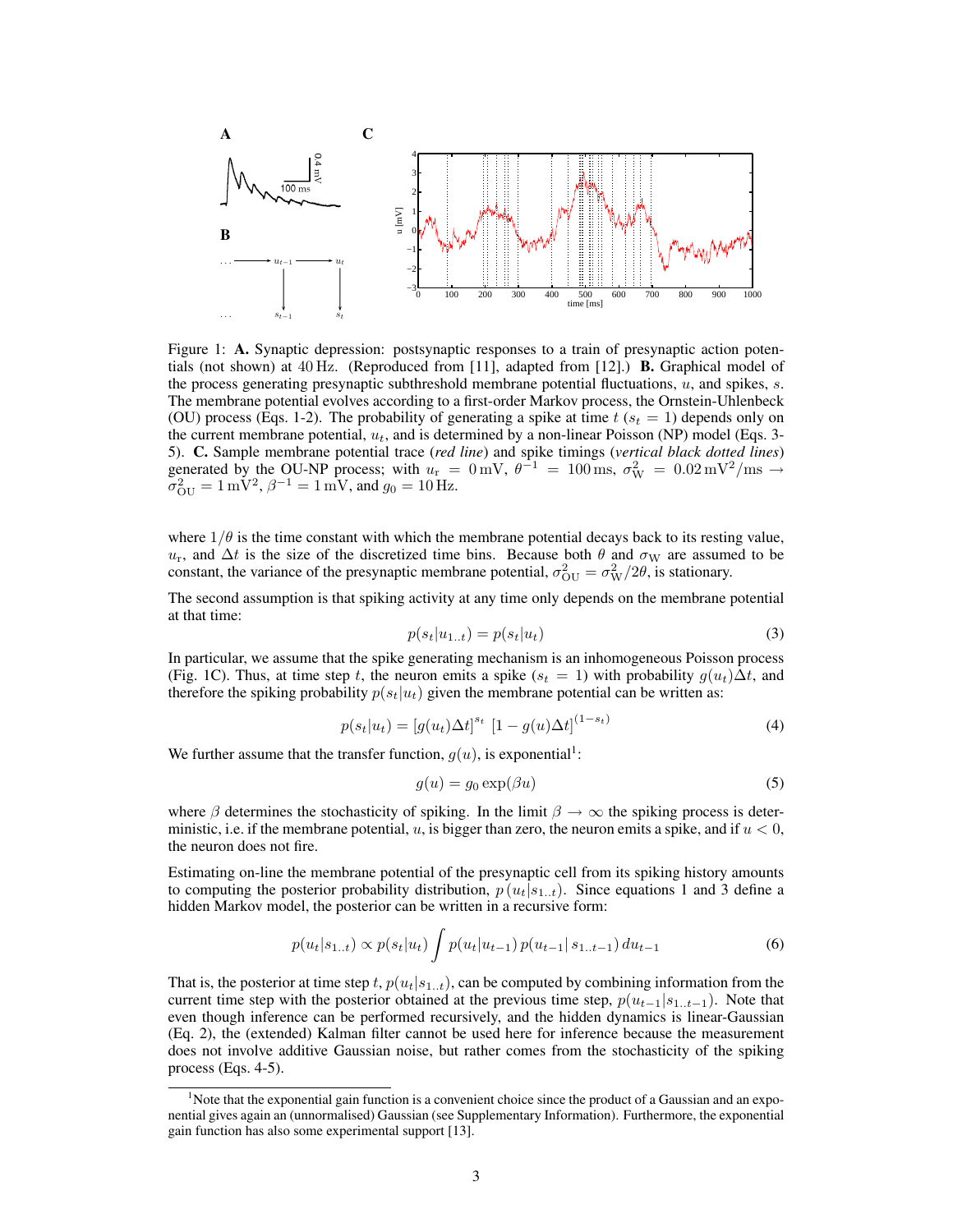Performing recursive inference (filtering), as described by equation 6, under the generative model described by equations 1-5 results in a posterior distribution that is Gaussian,  $u_t|s_{1..t} \sim \mathcal{N}(u_t; \mu, \sigma^2)$ (see Supplementary Information). The mean and variance of this Gaussian evolve (in continuous time, by taking the limit  $\Delta t \rightarrow 0$ ) as:

$$
\dot{\mu} = -\theta(\mu - u_{\rm r}) + \beta \sigma^2 (S(t) - \gamma) \tag{7}
$$

$$
\dot{\sigma}^2 = -2\theta \left(\sigma^2 - \sigma_{\text{OU}}^2\right) - \gamma \beta^2 \sigma^4 \tag{8}
$$

with the normalisation factor given by

$$
\gamma = \langle g_0 \exp(\beta u) \rangle_{u_t|s_{1..t}} = g_0 \exp\left(\beta \mu + \frac{\beta^2 \sigma^2}{2}\right)
$$
\n(9)

where  $S(t)$  is the spike train of the presynaptic cell (represented as a sum of Dirac delta functions). (A similar, but not identical, derivation can be found in [9]).

Equation 7 indicates that each time a spike is observed, the estimated membrane potential should increase proportionally to the uncertainty (variance) about the current estimate. This estimation uncertainty then decreases each time a spike is observed (Eqs. 8-9). As Fig. 2A shows, the higher the presynaptic membrane potential is, the more spikes are emitted (because the instantaneous firing rate is a monotonic function of membrane potential, see Eq. 5), and therefore the smaller the posterior variance becomes. Therefore the estimation error is smaller for higher membrane potential (see Fig. 2B). Conversely, in the absence of spikes, the estimated membrane potential decreases while the variance increases back to its asymptotic value. Fig. 2C shows that the representation of uncertainty about the membrane potential by  $\sigma^2$  is self-consistent because it is predictive of the error of the mean estimator,  $\mu$ .

The first term on the r.h.s of equation 7 comes from the prior knowledge about the membrane potential dynamics. The second term comes from the likelihood of the spiking observations. Those two contributions can be isolated independently by taking two different limits that we will consider in the next two subsections.

## 2.1 Small noise limit

In the limit of small variance of the noise driving the OU process, i.e.,  $\sigma_W^2 = \epsilon \sigma_{W_0}^2$  with  $\epsilon \to 0$ , the asymptotic uncertainty  $\sigma_{\infty}^2$  scales with  $\epsilon$ :  $\sigma_{\infty}^2 = \epsilon \sigma_{W_0}^2/2\theta$  (c.f. Eq. 8 with  $\dot{\sigma}^2 = 0$ ). Then the dynamics of  $\mu$  becomes driven only by the prior mean membrane potential  $u_r$ .

$$
\dot{\mu} \simeq -\theta \left(\mu - u_{\rm r}\right) \tag{10}
$$

and so the asymptotic estimated membrane potential will tend to the prior mean membrane potential. This is reasonable since in the small noise limit, the true membrane potential  $u_t$  will effectively be very close to  $u_r$ . Furthermore the convergence time constant of the estimated membrane potential should be matched to the time constant  $\theta^{-1}$  of the OU process and this is indeed the case in Eq. 10.

#### 2.2 Slow dynamics limit

A second interesting limit is where the time constant of the OU process becomes small, i.e.,  $\theta = \epsilon \theta_0$ with  $\epsilon \to 0$ . In this case, the variance of the noise in the OU process must also scale with  $\epsilon$ , i.e.  $\sigma_{\text{W}}^2 = \epsilon \sigma_{W_0}^2$ , to prevent the process from being unbounded. The variance  $\sigma_{\text{OU}}^2 = \sigma_{W_0}^2/2\theta_0$  of the OU process is therefore independent of  $\epsilon$ . In this case, the asymptotic value of the posterior variance OU process is therefore independent of  $\epsilon$ . In this case, the asymptotic value of the posterior variance<br>becomes  $\sigma_{\infty}^2 = \sqrt{\epsilon \sigma_{W_0}}/\sqrt{\beta \gamma}$  (c.f. Eq. 8 with  $\dot{\sigma}^2 = 0$ ). In the limit of small  $\epsilon$ , the first term scales with  $\epsilon$  whereas the second term with  $\sqrt{\epsilon}$ . We can therefore write:

$$
\frac{\sqrt{\gamma}}{\sigma_W} \dot{\mu} \simeq S(t) - \gamma \tag{11}
$$

Because the time constant  $\theta^{-1}$  of the OU process is slow, the driving force that pulls the membrane potential back to its mean value  $u_r$  is weak. Therefore the membrane potential estimation dynamics should rely on the observed spikes rather than on the prior information  $u_r$ . This is apparent in Eq. 11.

Furthermore, the time constant  $\tau = \sqrt{\gamma/\epsilon}/\sigma_{W_0}$  is not fixed but is a function of the mean estimated membrane potential  $\mu$ . Thus, if the initial estimate  $\mu_0 = \mu(0)$  is below the target value  $u_r$ ,  $\gamma$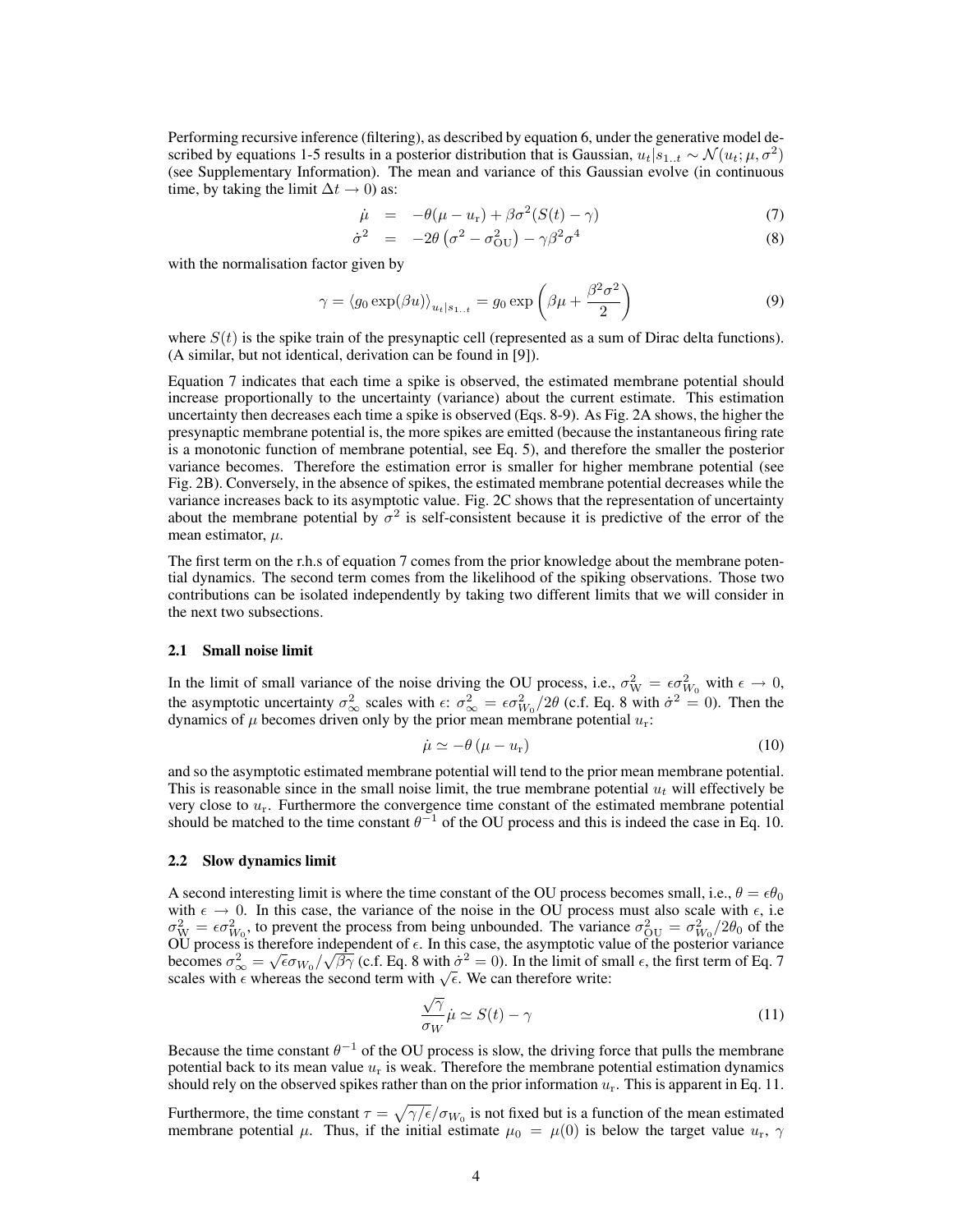

Figure 2: The performance of the optimal on-line estimator. A. *Red line:* presynaptic membrane potential, u, as a function of time, *vertical dotted lines:* spikes emitted. *Dot-dashed black line:* on-line estimator  $\mu$  given by Eq. (7), *gray shading:*  $\mu \pm \sigma$ , with  $\sigma$  given by Eq. (8). **B.** Estimation error  $(\mu - u)^2$  as a function of the membrane potential u of the OU process. *Black dots:* estimation error and true membrane potential in individual time steps, *red line:* third order polynomial fit. C *Black bars*: histogram of normalized estimation error  $z = (\mu - u)/\sigma$ . *Red line*: normal distribution  $\mathcal{N}(z; 0, 1)$ . Parameters were as in Fig. 1, except for  $\beta^{-1} = 0.5$  mV.

will be small and hence the time constant  $\tau$  will be small as well. As a consequence, each spike will greatly increase the estimate and therefore speed up the approach of this estimate to the true value. As  $\mu$  gets closer to the true membrane potential, the time constant increases, leading to an appropriately accurate estimate of the membrane potential. This dynamical time constant therefore helps the estimation avoid the traditional speed vs accuracy trade-off (short time constant are fast but give a noisy estimation; longer time constant are slow but yield a more accurate estimation), by combining the best of the two worlds.

# 3 Depressing synapses as estimators of presynaptic membrane potential

In section 2 we have shown that presynaptic spikes have a varying, context-dependent effect on the optimal on-line estimator of presynaptic membrane potential. In this section we will show that the variability that synaptic depression introduces in postsynaptic responses closely resembles the variability of the optimal estimator.

A simple way to study the similarity between the optimal estimator and short-term plasticity is to consider their steady state filtering properties. As we saw above, according to the optimal estimator, the higher the input firing rate is, the smaller the posterior variance becomes, and therefore the increment due to subsequent spikes should decrease. This is consistent with depressing synapses for which the amount of excitatory postsynaptic current (EPSC) decreases when the stimulation frequency is increased (see Fig. 3).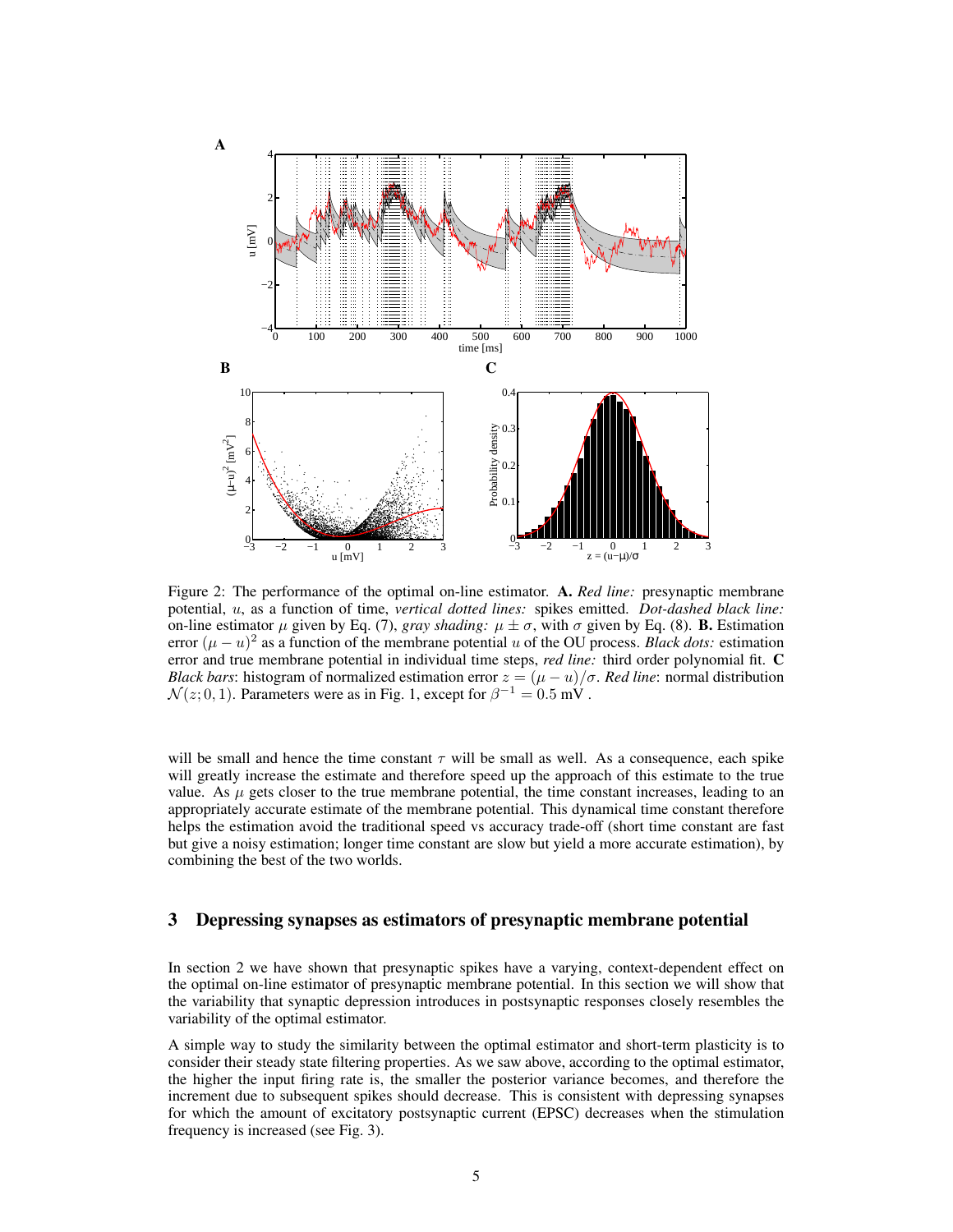

Figure 3: A. Steady-state spiking increment  $\beta \sigma^2$  of the optimal estimator as a function of  $r = \langle S \rangle$ (Eq. 8). B. Synaptic depression in the climbing fibre to Purkinje cell synapse: average (±s.e.m.) normalised "steady-state" magnitude of EPSCs as a function of stimulation frequency. Reproduced from [3].

Importantly, the similarity between the optimal membrane potential estimator and short-term plasticity is not limited to stationary properties. Indeed, the actual dynamics of the optimal estimator (Eqs. 7-9) can be well approximated by the dynamics of synaptic depression. In a canonical model of short-term depression [14], the postsynaptic membrane potential,  $v$ , changes as

$$
\dot{v} = -\frac{v - v_0}{\tau} + JY \, x \, S(t), \qquad \text{with} \qquad \dot{x} = \frac{1 - x}{\tau_D} - Y \, x \, S(t) \tag{12}
$$

where  $J$  and  $Y$  are constants (synaptic weight and utilisation fraction), and  $x$  is a time varying 'resource' variable (e.g. the fraction of presynaptic vesicles ready to fuse to the membrane). Thus,  $v$  is increased by each presynaptic spike, and in the absence of spikes it decays to its resting value,  $v_0$ , with membrane time constant  $\tau$ . However, the effect of each spike on v is scaled by x which itself is decreased after each spike and increases between spikes back towards one with time constant  $\tau_D$ . Thus, the postsynaptic potential, v, behaves much like the posterior mean of the optimal estimator,  $\mu$ , while the dynamics of the synaptic resource variable, x, closely resemble that of the posterior variance of the optimal estimator,  $\sigma^2$ . This qualitative similarity can be made more formal under appropriate assumptions, for details see section 3 of supplementary information. Indeed, the capacity of a depressing synapse (with appropriate parameters) to estimate the presynaptic membrane potential can be nearly as good as that of the optimal estimator (Fig. 4, top). Interestingly, although the scaled variance  $\sigma^2/\sigma_{\infty}^2$  does not follow the resource variable dynamics x perfectly just after a spike, these two quantities are virtually identical at the time of the next spike, i.e. when they are used by the membrane potential estimators (Fig. 4, bottom).

## 4 Performance analysis

In order to quantify how well synaptic dynamics with depression perform in estimating presynaptic membrane potentials, we measure performance by the mean-squared error (MSE) between the true membrane potential  $u$  and the estimated membrane potential, and compare the MSE of three alternatives estimators.

The simplest model we consider is a static (non-depressing) synapse, in which  $v$  is given by Eq. 12 with constant  $x = 1$ . This estimator has only 3 tuneable parameters:  $\tau$ ,  $v_0$  and  $J(Y = 1$  is fixed without loss of generality). The second estimator we consider includes synaptic depression, i.e.  $x$ is also allowed to vary (Eq. 12). This estimator contains 5 tuneable parameters ( $v_0, \tau, Y, J, \tau_D$ ). Finally, we consider the optimal estimator (Eqs. 7-9). This estimator has no tunable parameters. Once the parameters of presynaptic membrane potential dynamics ( $\sigma_W$ ,  $\theta$ ,  $u_r$ ) and spiking ( $\beta$ ,  $g_0$ ) are fixed, the optimal estimator is entirely determined. The comparison of the performance of these three estimators is displayed on Fig. 5. The optimal estimator (black circles) is obviously a lower bound on any type of estimator. For a wide range of parameter values, the depressing synapse performs almost as well as the optimal estimator, and both perform better than the static synapse.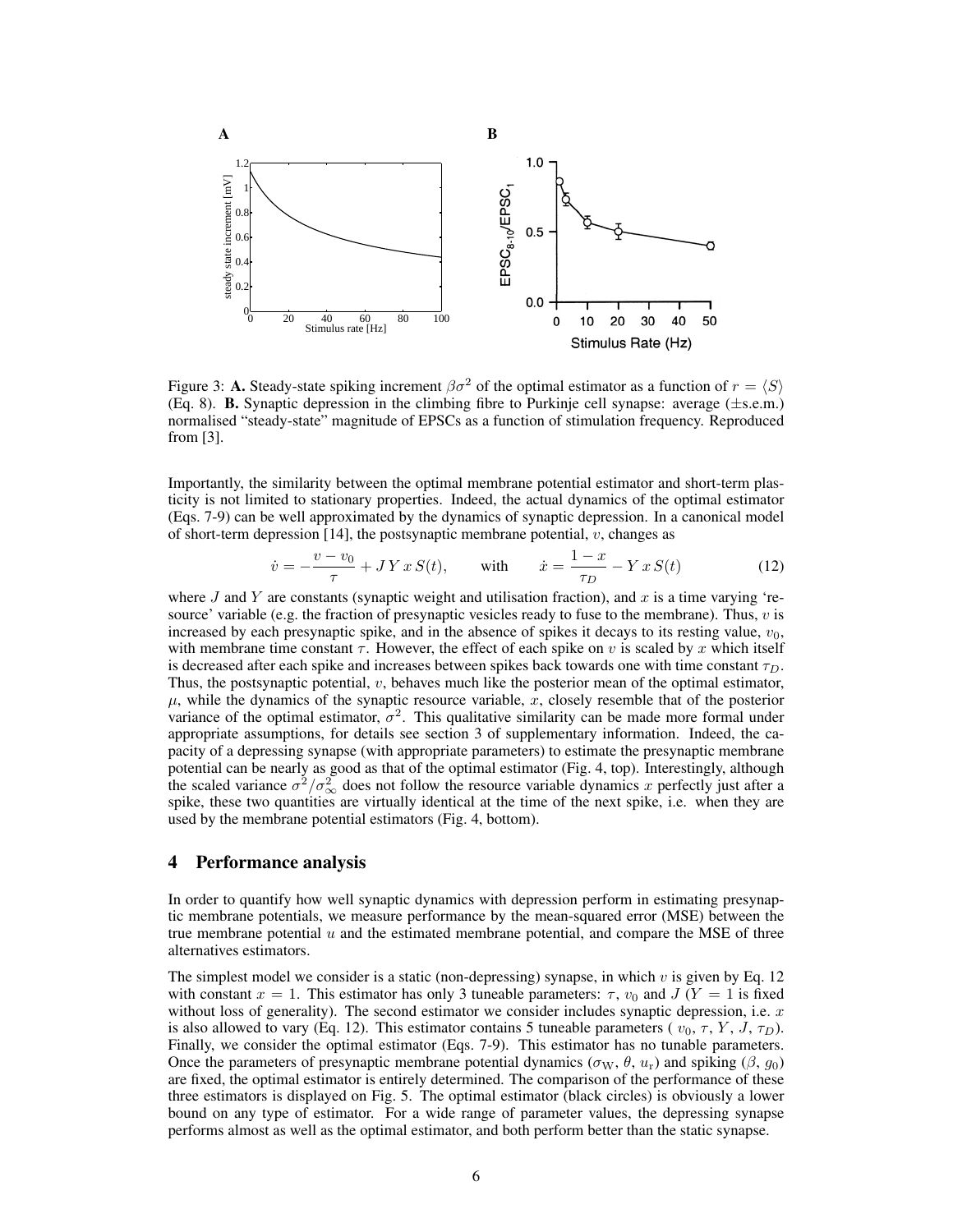

Figure 4: Depressing synapses implement near-optimal estimation of presynaptic membrane potentials. Top. *Red line*, and *vertical dotted lines:* membrane potential, u, and spikes, S, generated by a simulated presynaptic cell (with parameters as in Fig. 1). *Blue line:* postsynaptic potential, v, in a depressing synapse (Eq. 12) with all 5 parameters ( $J = 4.82$ ,  $\tau = 60.6$  ms,  $v_0 = -0.59$  mV,  $\tau_d = 64$  ms, Y = 0.17) tuned to minimize the mean squared estimation error,  $(u - v)^2$ . *Black line:* Posterior mean of the optimal on-line estimator,  $\mu$  (Eq. 7). Bottom. *Black:* resource variable, x, in the depressing synapse (Eq. 12). *Blue:* posterior variance of the optimal estimator,  $\sigma^2$  (Eq. 8).

In the slow dynamics limit ( $\epsilon \to 0$ , see section 2.2), the estimation error of the optimal estimator can even be approximated analytically (see Supplementary Information). In this limit, the error scales even be approximated analytically (see Supplementary Information). In this limit, the error scales with  $\sqrt{\sigma_{\rm W}}$  and therefore scales with  $\sqrt[4]{\epsilon}$ . As can be seen on Fig. 5B, for small  $\epsilon$ , the analytical expression is consistent with the simulations.

# 5 Discussion

Synapses are a cornerstone of computation in networks, and are highly complex dynamical systems involving more than a thousand different types of protein. One prominent feature of their dynamics is significant short-term changes in efficacy; these belie the sort of single fixed, or slowly changing, weights popular in most neural models. We interpreted short-term synaptic depression, a key feature of synaptic dynamics, as solving the fundamental computational task of estimating the analog membrane potential of the presynaptic cell from observed spikes. Steady-state and dynamical properties of a Bayes-optimal estimator are well-matched by a canonical model of depression; using a fixed synaptic efficacy instead leads to a highly suboptimal estimator.

Our theory is readily testable, since it suggests a precise relationship between quantities that have been subject to extensive, separate, empirical study — namely the statistics of a neuron's membrane potential dynamics (captured by the parameters of Eq. (2)), the form of its spiking non-linearity (described by Eq. (5)), and the synaptic depression it expresses in its efferent synapses. Accounting for the observation that different efferent synapses of the same cell can express different forms of short-term synaptic plasticity [15] remains a challenge; one obvious possibility is that different synapses are estimating different aspects or functions of the membrane potential.

Our approach is almost dual to that explored in [16]. For that model, the spike generation mechanism of the presynaptic neuron was modified such that even a simple read-out mechanism with fixed efficacies could correctly decode the analogue quantity encoded presynaptically. By contrast, we considered a standard model of spiking [17], and thereby derived an explanation for the evident fact that synapses are not in fact fixed.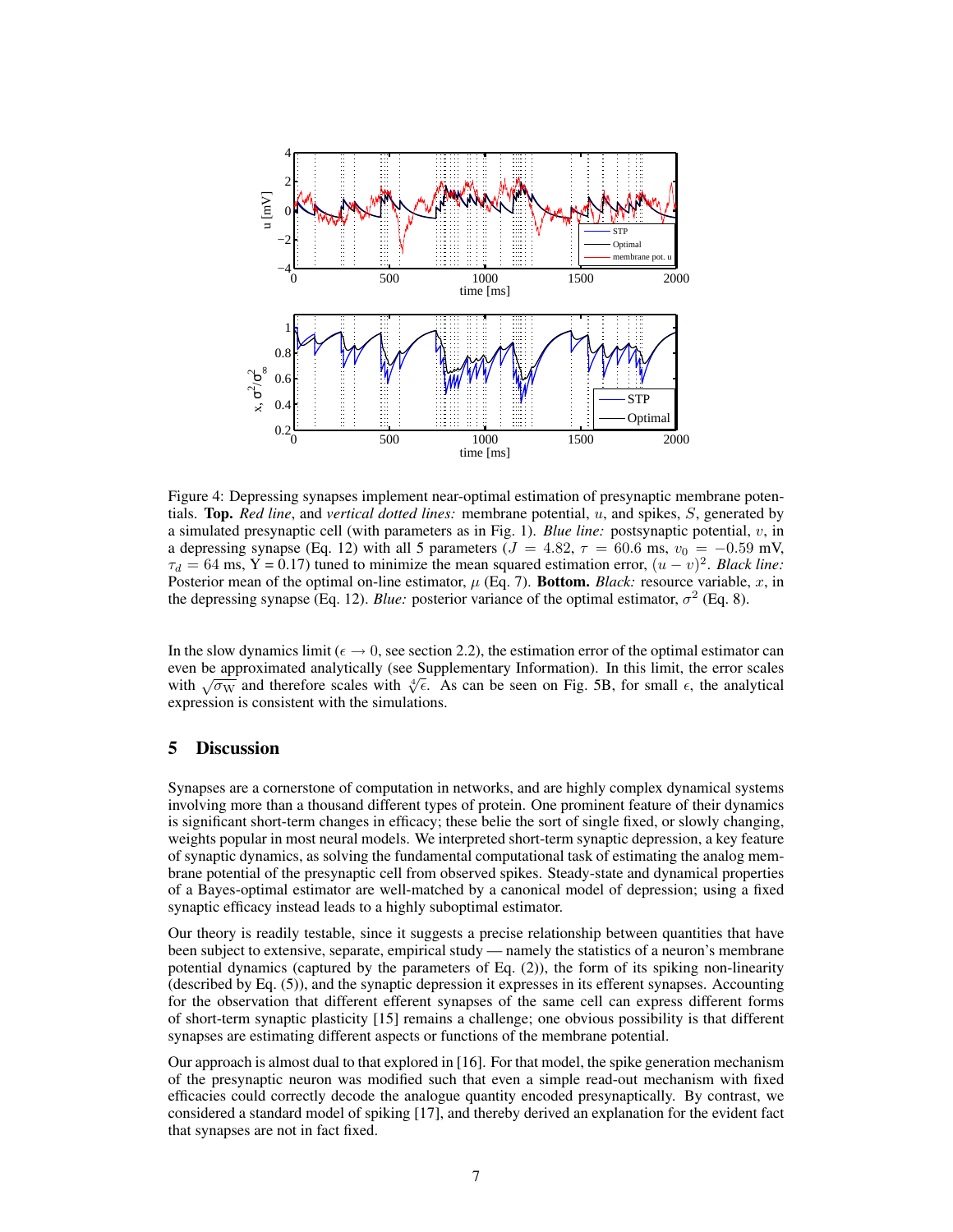

Figure 5: A. Comparing the estimation error for different membrane potential estimators as a function of  $\epsilon$ .  $(\theta = \epsilon \theta_0, \sigma_{\rm W}^2 = \epsilon \sigma_{W_0}^2)$ . *Black:* asymptotic error of the optimal estimator. *Blue:* depressing synapse with its 5 tuneable parameters (see text) being optimised for each value of  $\epsilon$ . *Red:* static synapse with its 3 tuneable parameters (see text) being optimised. Total simulated time was 5 min. *Horizontal dot-dashed line*: upper bound on the estimation error given by  $\sigma_{\text{OU}} = \sigma_{\text{W}} / \sqrt{2\theta} = 1$ . **B.** Analysing the estimation error of the optimal estimator in the slow dynamics limit ( $\epsilon \rightarrow 0$ ). *Solid line:* analytical approximation (Eq. 31 in the Supplementary Information), *circles:* simulation, *horizontal dot-dashed line:* as in *A*.

There are several avenues to extend the present analysis. For example, it would be important to understand in more quantitative detail the mapping between the parameters of the process generating the presynaptic membrane potential and spikes, and the parameters of synaptic depression that will best realize the corresponding optimal estimator. We present some preliminary derivations in the supplementary material that seem to yield at least the right ball-park values for optimal synaptic dynamics. This should also enable us to explore the particular parameter regimes in which depressing synapses have the most (or least) advantage over static synapses in terms of estimation performance, as in Fig. 5. We should also consider a meta-plasticity rule that suitably adapts the parameters of the short-term dynamics in the light of the statistics of spiking.

Our assumption about the prior distribution of presynaptic membrane potential dynamics is highly restrictive. A broader scheme that has previously been explored is that it follow a Gaussian process model [18, 19] with a more general covariance function. Recursive estimation is often a reasonable approximation in such cases, even for those covariance functions, for instance enforcing smoothness, for which it cannot be exact. One interesting property of smooth trajectories is that a couple of spikes arriving in quick succession may be diagnostic of an upward-going trend in membrane potential which is best decoded with increasing, i.e., facilitating, rather than decreasing, postsynaptic responses. Thus it may be possible to encompass other forms of short term plasticity within our scheme.

The spike generation process can also be extended to incorporate refractoriness, bursting, and other forms of non-Poisson behaviour, eg. as in [20]. Similarly, synaptic failures could also be considered. We hope through our theory to be able to provide a teleological account of the rich complexities of real synaptic inconstancy.

### Acknowledgements

Funding was from the Gatsby Charitable Foundation (PD) and the Wellcome Trust (JPP, ML and PD).